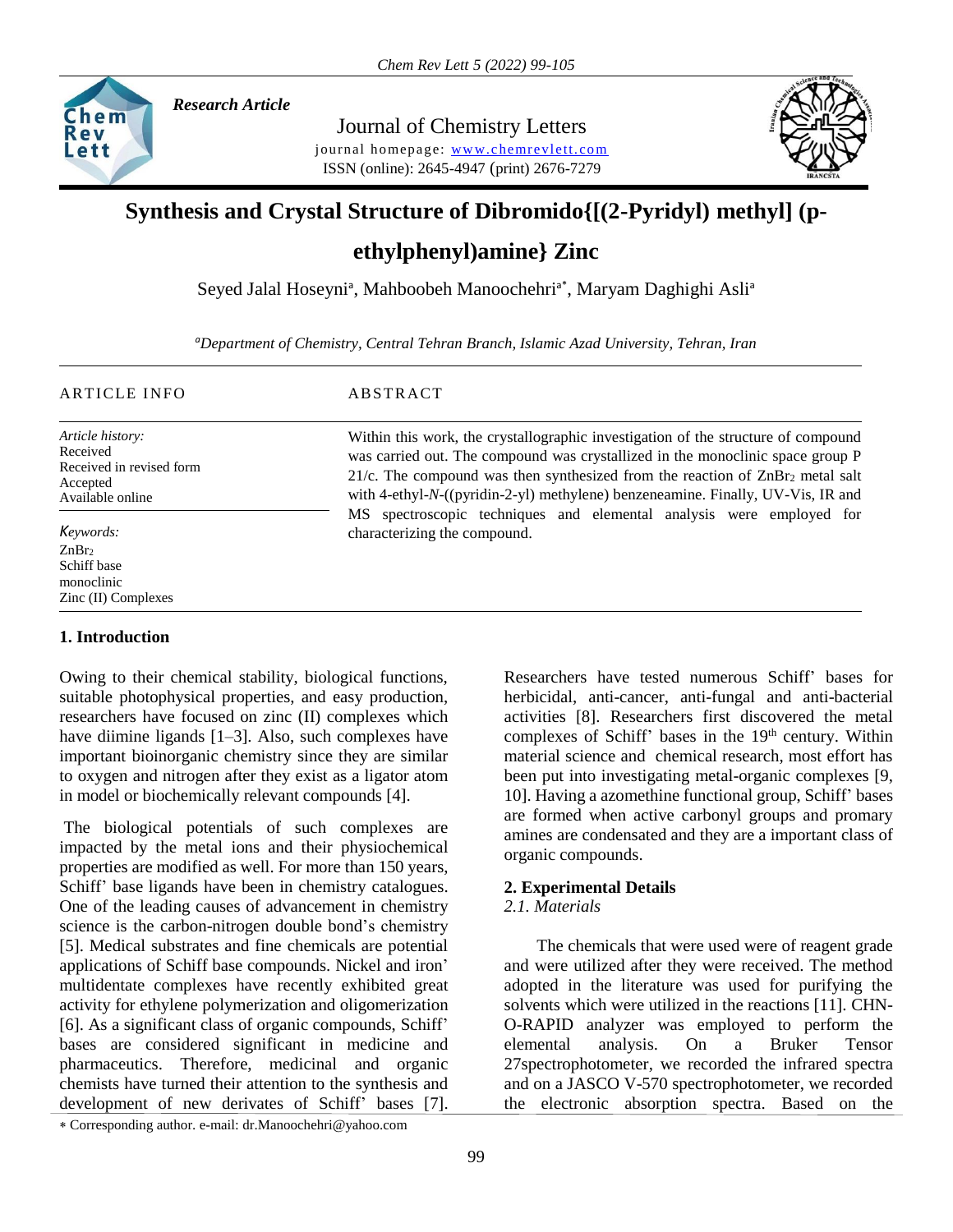procedures [12], we prepared the ligand, 4- ethyl-N-  $((pyridin-2-yl)$  methylene) benzeneamine, L  $[12]$ .

## *2.2. [Zn(L)Br2] synthesis*

While stirring, we added  $aZnBr<sub>2</sub>$  (22.5 mg, 0.1mmol) aqueous solution to an L acetonitrile solution (1 mmol, 212 mg).

Later, we filtered the solution and let it evaporate gradually in the air, from which we isolated light yellow crystals of 1 suitable for single-crystal X-ray diffraction (XRD) after several days. Found: C, 38.65; H, 3.70; N, 6.43%. ). Anal. Calc. for  $C_{14}H_{14}Br_2N_2Zn$ : C, 38.52; H, 3.46; N, 6.42, %. UV–Vis: (DMSO; log ε): 233 (4.10), 276 (3.85), 292 (3.63**(**. Yield 65%. IR (KBr; v/cm-1 ):  $v(C=N), 1603$ 



**Scheme 1.** [Zn(L)Br<sub>2</sub>] synthesis

## *2.3. X-ray Diffraction Analysis (XRD)*

As described earlier, for X-ray crystallography, we obtained the suitable crystals of the complexes. Table 1 summarized crystallographic information. By using monochromated Mo Kα radiation, we collected diffraction data for **1** on a Bruker–Nonius Kappa-CCD diffractometer and measured them by employing a ω and Φ scan combination with κ offsets for filling the Ewald sphere. Denzo-SMN software was utilized for processing the data [13]. SORTAV was utilized for carrying out the absorption corrections [14]. SHELXTL V6.1 was used for solving and refining the structure  $[15]$  on  $F<sup>2</sup>$  through full-matrix least-squares. We included all of the H atoms in the computed positions and let them refine in a ridingmotion approximation with Uiso tied to the carrier atom. CDS was utilized for depositing the data with the deposition number CCDC 1485923. The abovementioned data is accessible for free at http://www.ccdc.cam.ac.uk/conts/retrieving.html or from the Cambridge Crystallographic Data Centre, 12 Union Road, Cambridge CB2 1EZ, UK (fax: +44 1223 336 033; e-mail: [deposit@ccdc.cam.ac.uk\)](mailto:deposit@ccdc.cam.ac.uk).

# **3. Computational Methods**

Following some previous reports about the organic synthesis of heterocycles [2, 3-f, 16-19], we performed all of the all calculations here using the GAMESS software [20]. The systems' computations with main group elements were described through the standard basis set 6-311G (d, p) [21-23]. The standard basis set Def2- TZVPPD was utilized for zinc element [20]. Modified Perdew-Wang Exchange and Correlation (MPW1PW91) was utilized in order to perform the geometry optimization [24]. We performed a vibrational analysis at each stationary point to conform that it is an energy minimum. The works reporting an agreement between theoretical and experimental results were also cited along with some useful theoretical papers for the synthesis of these types of projects [25,26].

# **4. Results and Discussion**

## *4.1. Analysis of X-ray*

Within this work, Zn(II) iminopirydin complexes were synthesized from the  $ZnBr<sub>2</sub>$  metal salt reaction in methanol solution with 4-ethyl-N-((pyridin-2-yl) methylene) benzeneamine (L). IR spectrophotometry, UV–Vis, elemental analyses were employed for the characteriziation of the complexes. There were discrete  $[ZnBr_2(C_{14}H_{15}N_2)]$  complex molecules within the structure,in which the metal centre had a tetrahedral coordination geometry. It exhbited considerable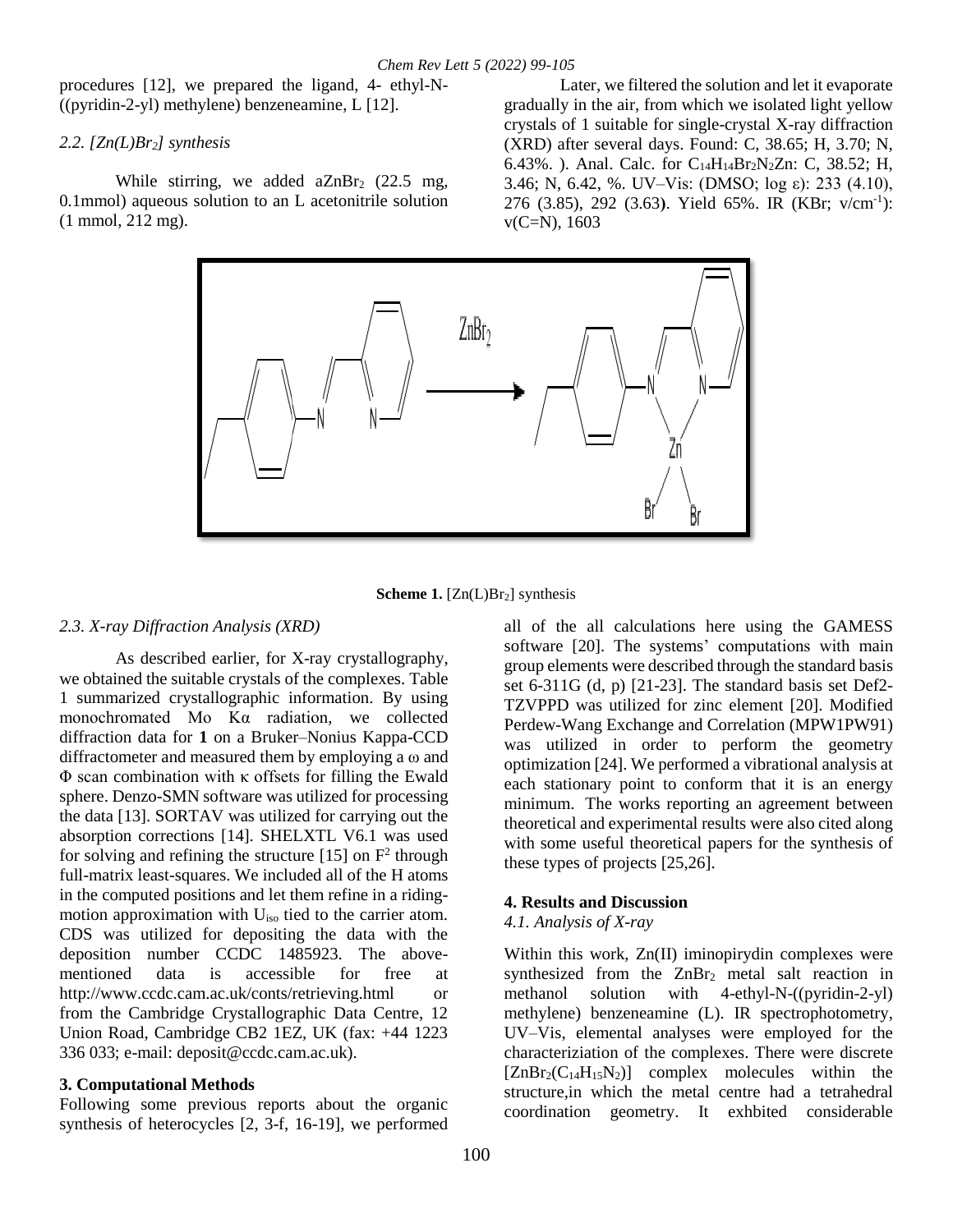distortion which was promarily attricbuted to the existence of the 5-membered chelate ring (Figure 1). As provided in Table 2, The endocyclic N1—Zn1—N2 angle (81.31°) (Table 2) was considerably narrower compared to the ideal tetrahedral angle(109.5°). However, the Br1—Zn1—Br2 angle (114.75°) was

considerably wider. The calculated bond lengths including the z atom were consistent with the bond lnegths for tetrahedral zinc (II) complexes reported in the literature. The dihedral angle that was formed through the benzene and pyridine was 15.15 (13)°. Only van der waals interactions enforced the crystal structure .



**Figure 1.** The crystal structure ORTEP view demonstrating the atom labeling scheme with thermal ellipsoids enclosing fifty percent of the electronic density

| <b>Complex</b>             | 1                       |
|----------------------------|-------------------------|
| <b>Empirical formula</b>   | $C_{14}H_{15}Br_2N_2Zn$ |
| Formula weight             | 435.46                  |
| Temperature (K)            | 150(1) K                |
| Wavelength $(\AA)$         | 0.71073                 |
| <b>Crystal system</b>      | Monoclinic              |
| Space group                | P 21/c                  |
| $a(\AA)$                   | 16.019(3)               |
| $\mathbf{b}(\mathbf{\AA})$ | 7.4640(15)              |

**Table 1.** Crystal data and refinement details of single-crystal XRD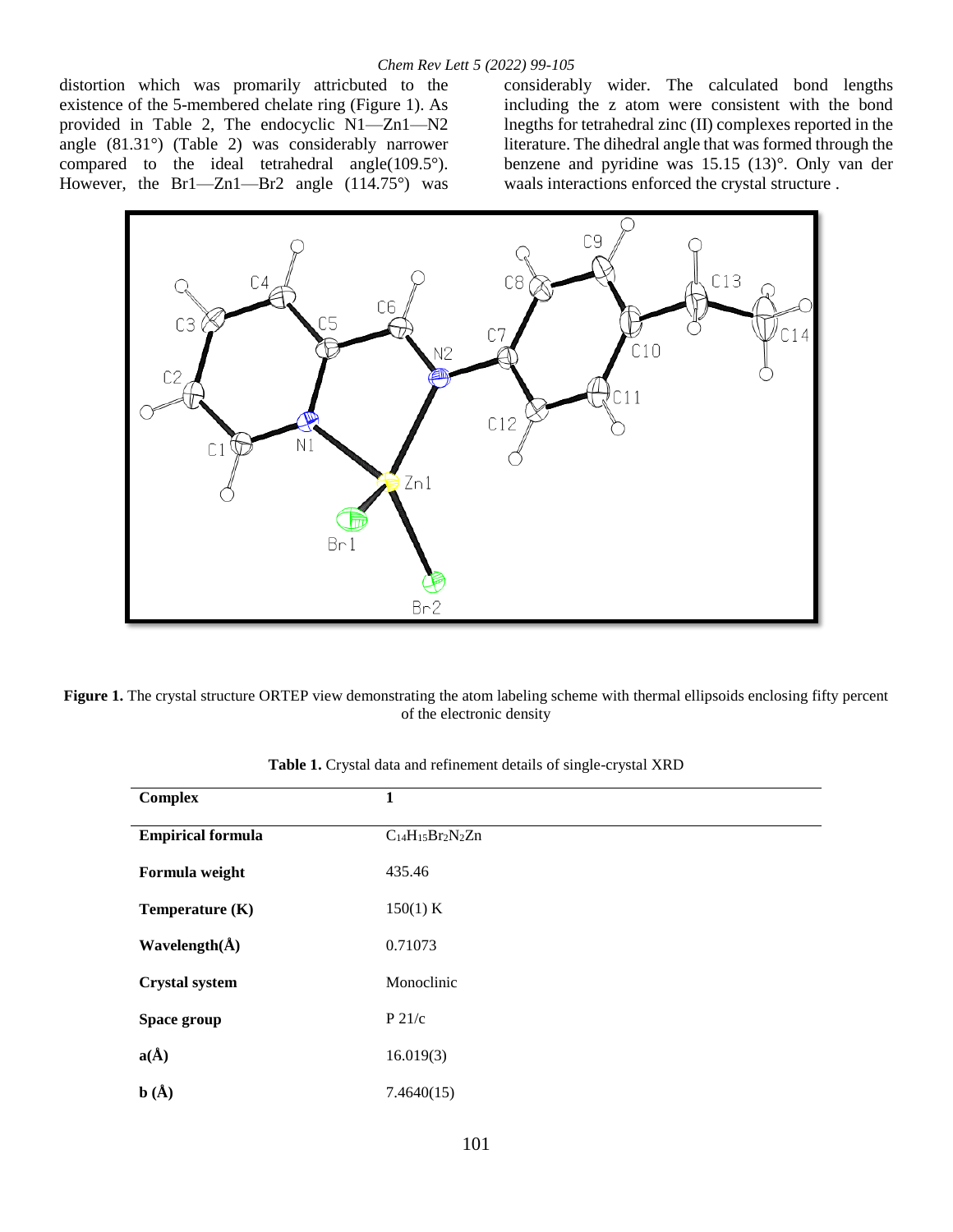| c(A)                                       | Chem Rev Lett 5 (2022) 99-105<br>13.551(3) |
|--------------------------------------------|--------------------------------------------|
| $\beta$ (°)                                | 106.806(4)                                 |
| Volume $(\AA^3)$                           | 1551.0(5)                                  |
| Z                                          | $\overline{4}$                             |
| Calculated density $(Mg/m^3)$              | 1.865 $Mg/m3$                              |
| Absorption coefficient (mm <sup>-1</sup> ) | $6.723$ mm <sup>-1</sup>                   |
| F(000)                                     | 848                                        |
| Crystal size $(mm^3)$                      | $0.26 \times 0.22 \times 0.16$             |
| Theta range for data collection $(°)$      | 2.66 to 27.54                              |

| Bond length $(\AA)$ |           | <b>Bond Angle (°)</b>      |            |
|---------------------|-----------|----------------------------|------------|
| $Zn(1)-N(1)$        | 2.045(3)  | $N(1)$ - Zn $(1)$ - $N(2)$ | 81.31(14)  |
| $Zn(1)-N(2)$        | 2.072(3)  | $N(1)$ -Zn(1)-Br(1)        | 110.65(9)  |
| $Zn(1)-Br(1)$       | 2.3363(8) | $N(2)$ -Zn(1)-Br(1)        | 115.48(10) |
| $Zn(1)-Br(2)$       | 2.3632(7) | $N(1)$ -Zn(1)-Br(2)        | 112.84(10) |

**Table 2.** The selected bond angles [°] and bond lengths [Å]

#### *4.2. Computational Analysis*

Figure 1 presents the structure of the synthesized complex. Also, some of the calculated parameters including Zero-point vibration energy, vibrational frequency, X, Y, Z-Cartesian axes, and dipole moment are listed in Table 3. The selected structural parameters of synthesized complex in vacuum are shown in figure 2. According to the theoretical values, we can observe that in gas phase, the bond angle and bond length are shorter rather than the aqueous phase. Evidently, most of the

optimized bond lengths are larger compared to the experimental values to a slight degree [29]. This is because the experimental values are associated with molecules either in solutions or solid states, but our computational values are associated with isolated in the gas phase [30].

Molecular orbital analysis calculations show that the HOMO energy is -0.24503 a.u and that of the LUMO is -0.11686 a.u. Therefore, HOMO-LUMO gap is 3.49 eV. On the other hand, hardness, chemical potential and electrophilicity of this complex are: 1.74, - 4.92, 6.95 eV.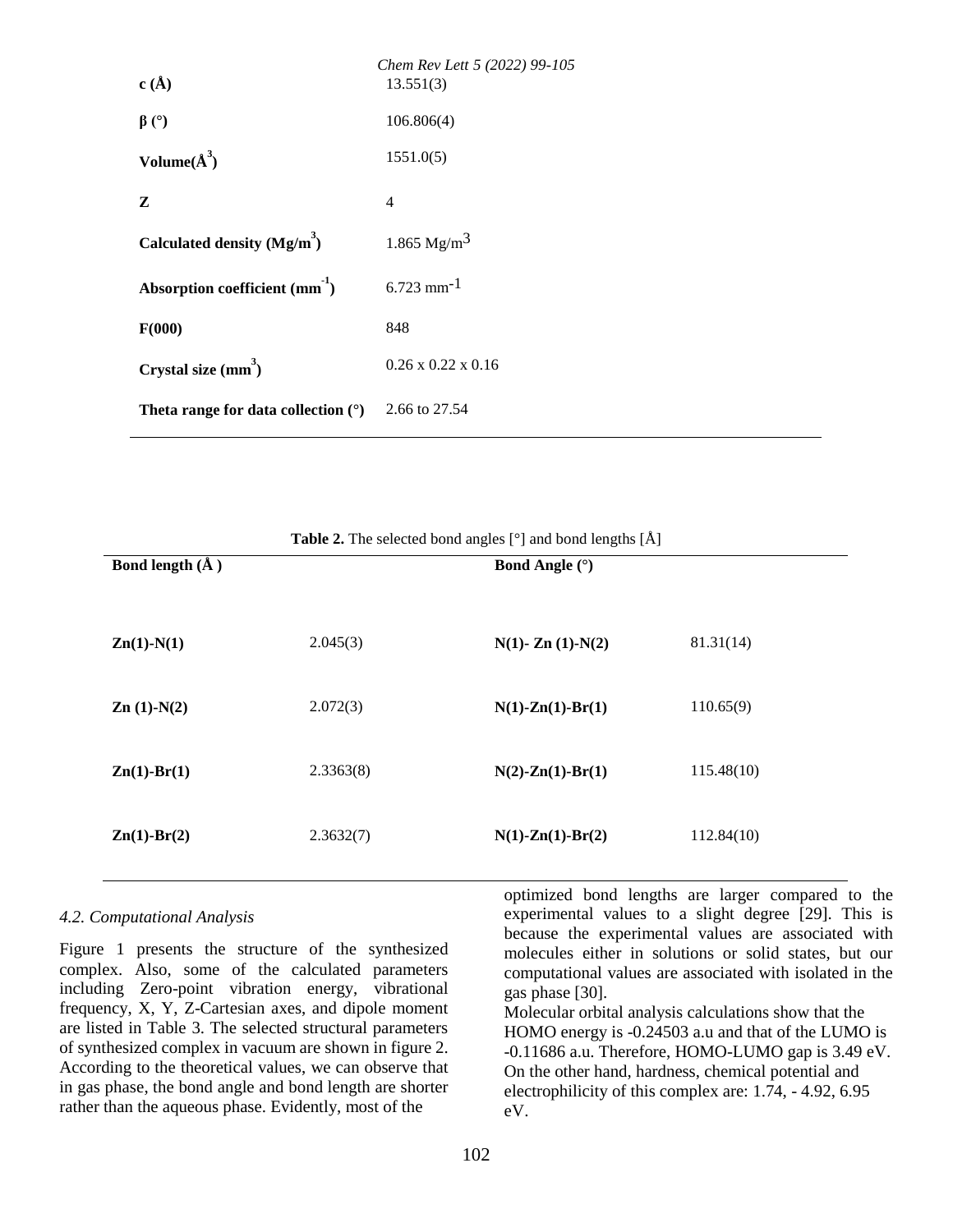| <b>Complex</b>                                  | 1         |
|-------------------------------------------------|-----------|
|                                                 |           |
| <b>Zero point vibration energy (Joules/Mol)</b> | 663214.7  |
| Vibrational frequency $(cm-1)$                  | 169.151   |
| X                                               | 0.1905    |
| Y                                               | 10.4925   |
| Z                                               | $-1.5829$ |
| Dipole moment (Debye)                           | 10.6130   |



**Figure 2.** The selected structural parameters of the synthesized complex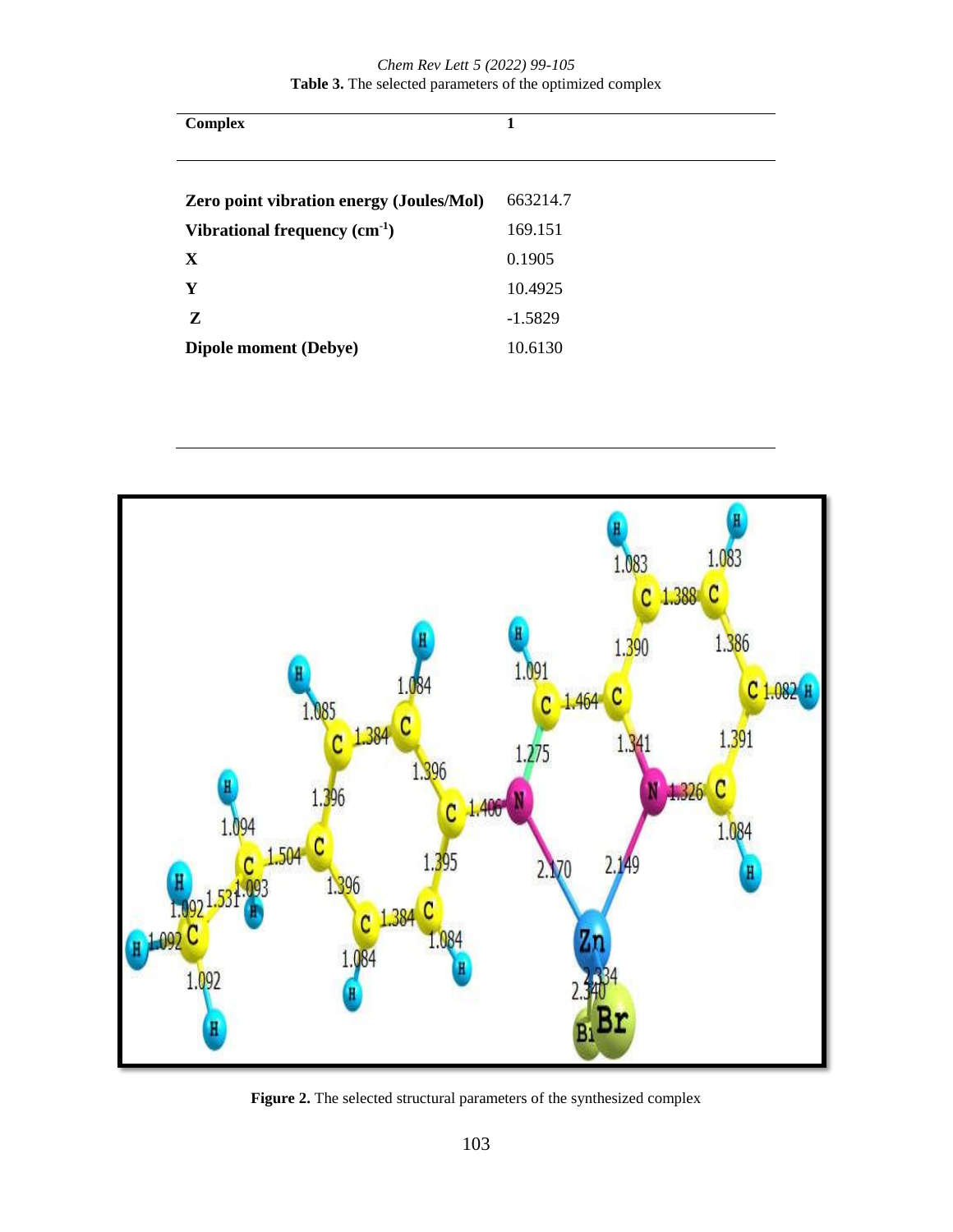## *4.3. Vibrational analysis*

Figure 3 presents IR-spectrum of synthesized complex. This experimental spectrum shows peaks in 2933, 1593, 1287, 777 nm. The peak is placed in 2933 attributed to C-H stretching of aromatic. These peaks are placed in 1593

and 1287 attributed to C=N and C=C of complex. The peak is placed in 777 nm attributed to C-H bending of benzene.



**Figure 3.** The experimental (a) and the theoretical IR spectrum (b) of the studied complex

#### **5. Conclusion**

Within this study, we investigated the crystal structure as well as the synthesis of Dibromido{[(2-Pyridyl) methyl] (p-ethylphenyl) amine} Zinc, which was applied to onepot synthesis from the reaction of the  $ZnBr<sub>2</sub>$  metal salt with 4-ethyl-*N*-((pyridin-2-yl) methylene) benzeneamine. UV-Visible spectroscopic techniques, IR,

MS, and elemental analysis were used for characterization.

#### **Acknowledgments**

We thank the Islamic Azad University, Buinzahra Branch Research Council for supporting this research project.